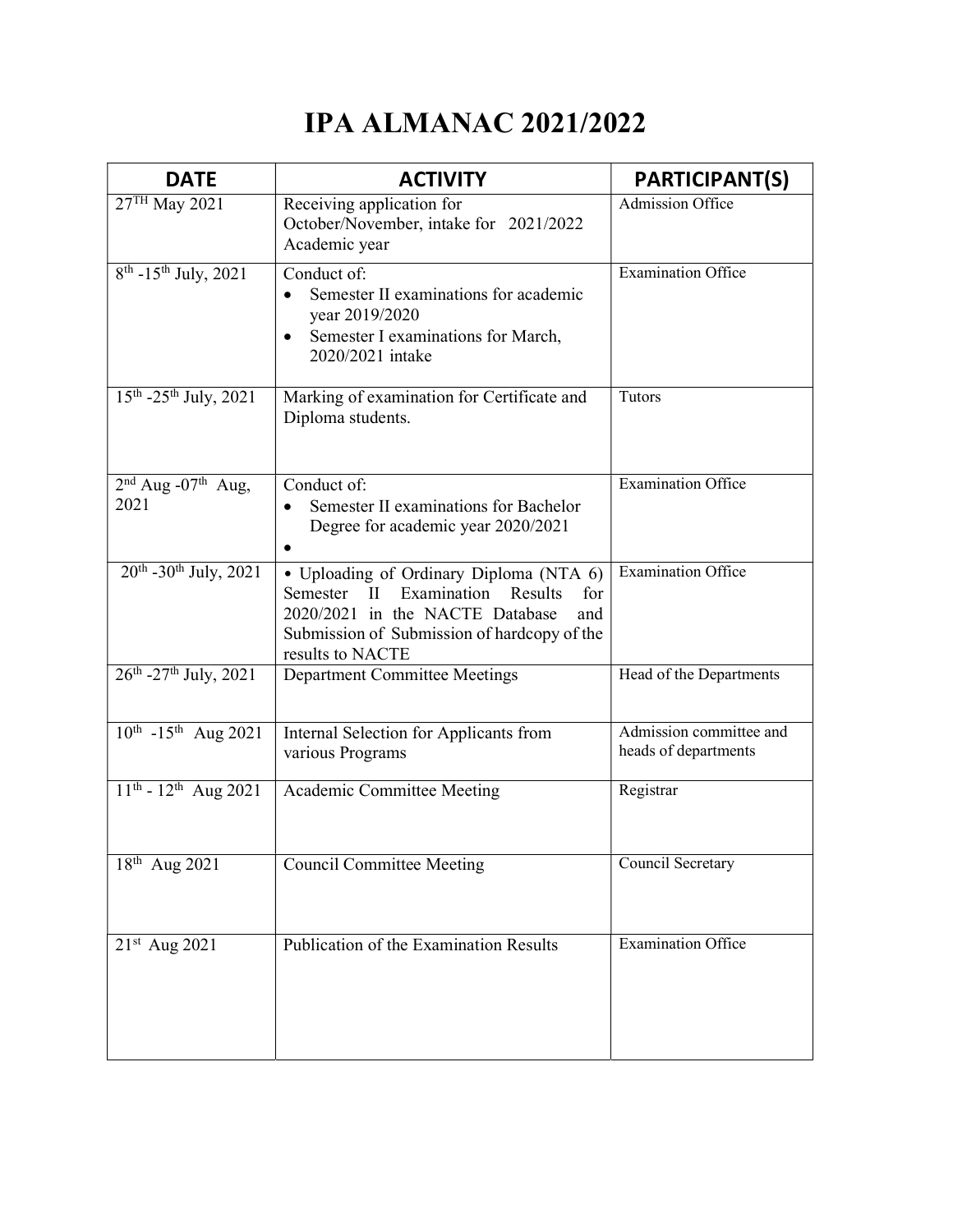| $15th$ August- $30th$<br>September, 2021                | • Uploading of Examination Results for<br>2020/2021 in the NACTE Database and<br>Submission of Submission of hardcopy of<br>the results to NACTE for<br>Semester II 2020/2021 | <b>Examination Office</b>                  |
|---------------------------------------------------------|-------------------------------------------------------------------------------------------------------------------------------------------------------------------------------|--------------------------------------------|
|                                                         | March 2021 Intake semester I<br>$\bullet$                                                                                                                                     |                                            |
| $26^{\text{th}}$ Aug - $03^{\text{th}}$<br>Sept<br>2021 | Submission of Selected Applicants for<br>verification- First round                                                                                                            | <b>Admission Office</b>                    |
| 17th Sept 2021                                          | Receiving Second Round application for<br>October/November, intake for 2021/2022<br>Academic year                                                                             | Admission Office                           |
| $30th$ Sept -3 <sup>rd</sup><br>October 2021            | Submission of Selected Applicants for<br>verification- Second round                                                                                                           | Admission Office                           |
| 6 <sup>th</sup> October 2021                            | Academic Committee Meeting                                                                                                                                                    | Registrar                                  |
| 7 <sup>th</sup> October 2021                            | <b>Staff Meeting</b>                                                                                                                                                          | Administrator and Registrar                |
| 10 <sup>th</sup> October 2021                           | Publication of selected and verified students<br>for various certificate and diploma programs                                                                                 | Admission Office                           |
| $11^{th} - 15^{th}$ Oct 2021                            | Orientation week for Certificate and<br>Diploma                                                                                                                               | Academic Office                            |
| 18 <sup>th</sup> October 2021                           | Opening of first and second semester for<br>Academic year 2021/2022 (Basic Tech Cert,<br>Tech cert and Ord. Dip)                                                              | Academic Office                            |
| 25 <sup>th</sup> October 2021                           | Opening of first and second year Bachelor<br>Degree Students for Academic year<br>2021/2022                                                                                   | Academic Office                            |
| $\overline{18^{th} \cdot 29^{th}}$ October<br>2021      | Registration for Certificate and Diploma and<br>Degree Students                                                                                                               | Academic Office                            |
| $18th October - 1st$<br>November 2021                   | Online transfer students:<br>From one Program to another (New<br>students)<br>From one Institution to another<br>٠                                                            | Admission Office and<br>concerned students |
| $18th October - 18th$<br>November 2021                  | Online registration for students who reported                                                                                                                                 | Admission Office                           |
| 27th October 2021                                       | Conduct meeting with District Educational<br>Officers and Heads Teachers of Secondary<br>School.                                                                              | Registrar                                  |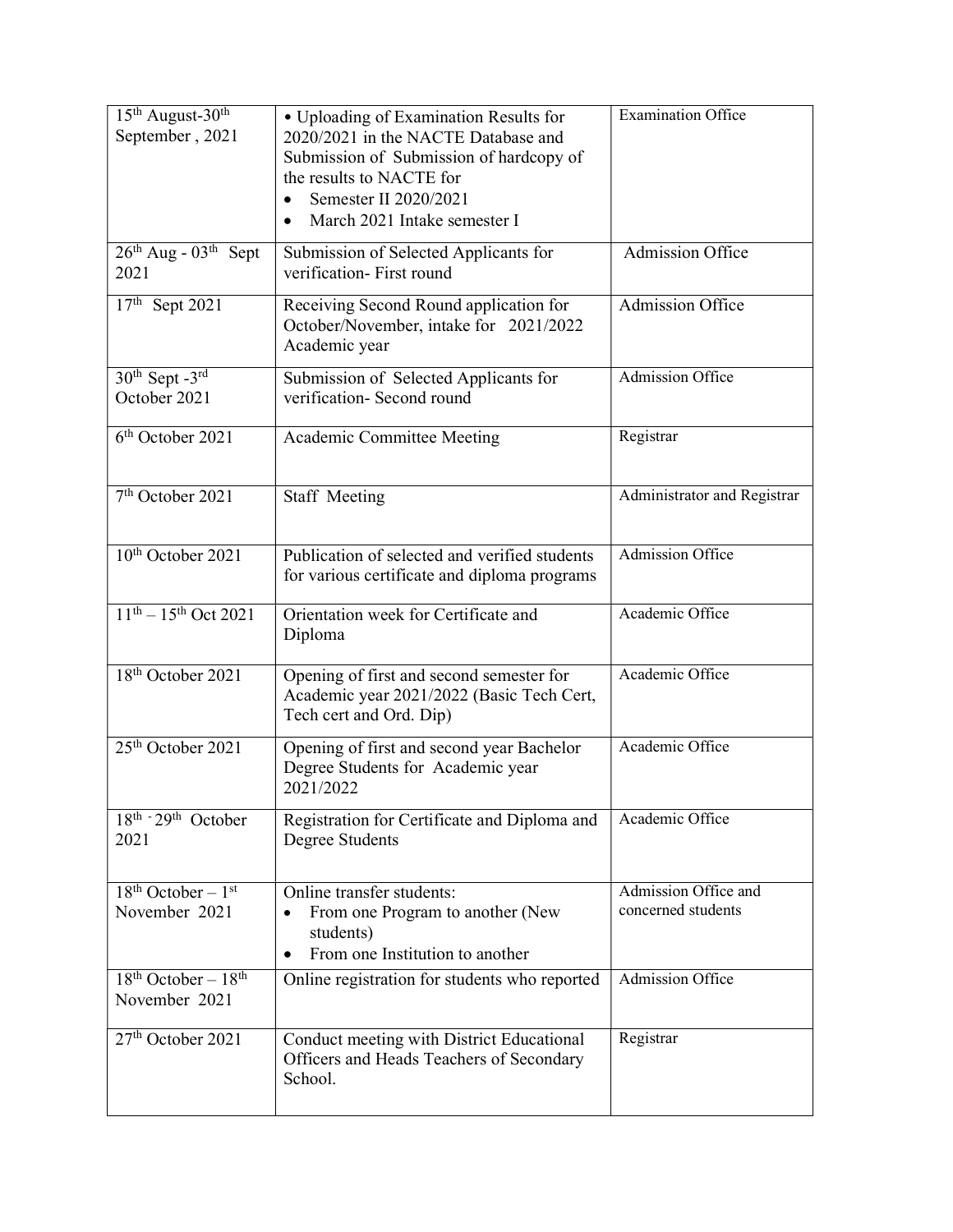| $1st - 30th$ November<br>2021                             | Online Updating (through Institutional Panel)                                                                                                                                              | <b>Quality Assurance Office</b>                 |
|-----------------------------------------------------------|--------------------------------------------------------------------------------------------------------------------------------------------------------------------------------------------|-------------------------------------------------|
|                                                           | the list of Technical Teachers in NACTE                                                                                                                                                    |                                                 |
|                                                           | Database.                                                                                                                                                                                  |                                                 |
|                                                           | Payment of Quality Assurance Fees<br>٠                                                                                                                                                     |                                                 |
| 24 <sup>th</sup> November 2021                            | <b>Graduation Day</b>                                                                                                                                                                      | Registrar                                       |
|                                                           |                                                                                                                                                                                            |                                                 |
| 30 <sup>th</sup> November 2021                            | Academic Committee Meeting                                                                                                                                                                 | Registrar                                       |
| $6th$ -14 <sup>th</sup> December<br>2021                  | Midterm Test for all Students                                                                                                                                                              | Academic Office                                 |
| 15 <sup>th</sup> January 2022                             | Receiving application for March for 2022<br>intake.                                                                                                                                        | Admission Office                                |
| 31 <sup>th</sup> January 8 <sup>th</sup><br>February 2022 | Conduct of:<br>Semester examinations for<br>October/November, 2021/2022 intake<br>Semester II examinations for March,<br>٠<br>2021 intake for (Basic Tech Cert, Tech<br>cert and Ord. Dip) | <b>Examination Office</b>                       |
| $1st - 13th$ February,<br>2022                            | Marking and uploading examinations results for<br>Certificate and Diploma Students                                                                                                         | <b>Examination Office</b>                       |
| $9th - 16th$ February,<br>2022                            | Conduct of:<br>Semester examinations for<br>$\bullet$<br>October/November, 2021/2022 intake for<br><b>Bachelor Degree Students</b>                                                         | Academic Office                                 |
| $10^{th} - 19^{th}$ February,<br>2022                     | Marking and uploading examinations results for<br><b>Bachelor Degree Students</b>                                                                                                          | Examination office                              |
| 15 <sup>th</sup> February 2022                            | Internal Selection for Applicants for March<br>2022 intake Academic year from various<br>programs                                                                                          | Admission committee and<br>heads of departments |
| $21th$ -26 <sup>th</sup> February<br>2022                 | Submission of Selected Applicants of<br>March/April intake for 2021/2022<br>Academic year from various programs for<br>verification                                                        | <b>Admission Office</b>                         |
| 24th February 2022                                        | <b>Department Committee Meeting</b>                                                                                                                                                        | Heads of Department                             |
| 5 <sup>th</sup> March 2022                                | Publication of selected and verified students<br>for various Certificate and Diploma<br>programs                                                                                           | Admission Office                                |